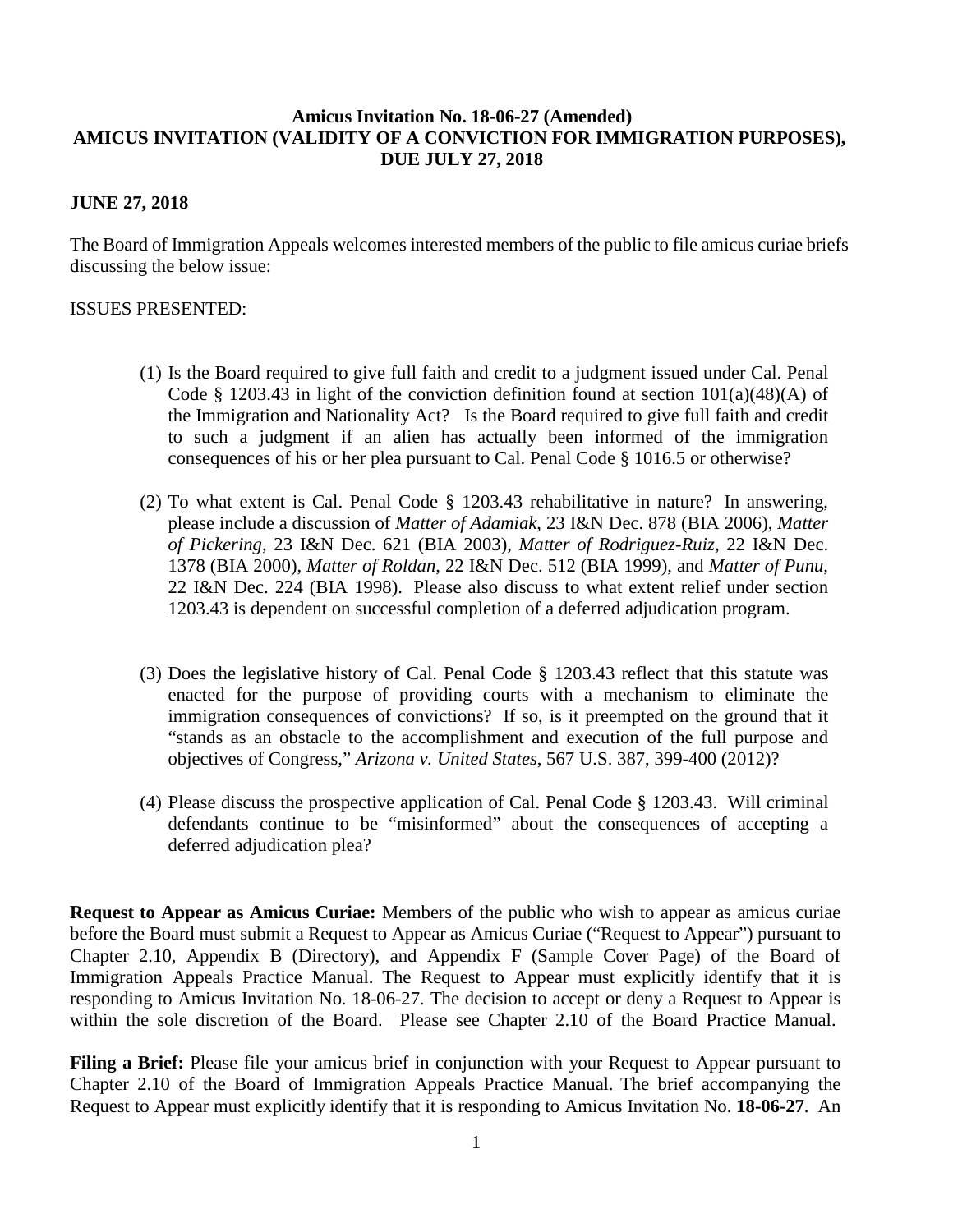amicus curiae brief is helpful to the Board if it presents relevant legal arguments that the parties have not already addressed. However, an amicus brief must be limited to a legal discussion of the issue(s) presented. The decision to accept or deny an amicus brief is within the sole discretion of the Board. The Board will not consider a brief that exceeds the scope of the amicus invitation.

**Request for Case Information:** Additional information is **not** available in this case.

Page Limit: The Board asks that amicus curiae briefs be limited to 30 double-spaced pages.